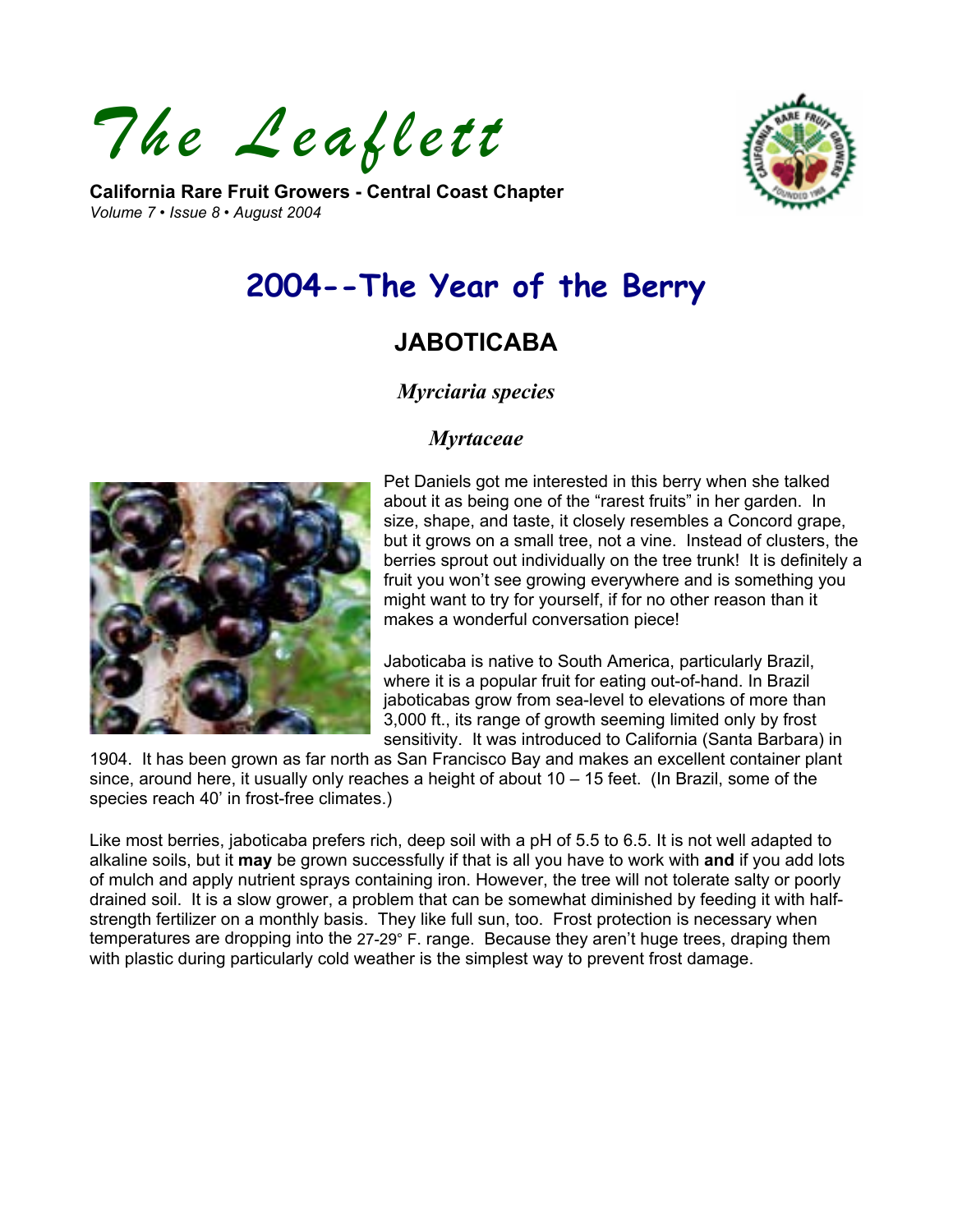Propagating a jaboticaba is quite easy. Planted in a good medium, seeds sprout in a month or less and usually come q uite true to their parent plant. **UNFORTUNATELY**, it will take anywhere from 8-15 years for this seedling to produce fruit! Most of us don't have that kind of patience. We want our fruit and we want it now! Selected strains can be reproduced by inarching (approach grafting) or air-layering. Budding is not very successful because of the thinness of the bark and the h ardness of the wood. Veneer or side grafts seem to be the best grafting technique. A grafted plant will fruit considerably earlier than a seedling—usually within three years. They seem to fruit better when planted in groups, too, although single specimens will produce berries. Since they fruit on the interior branches, jaboticabas even make good small hedges. (Photo on right is of a jaboticaba in bloom. The flowers are a lovely, pale green.)



Rust can be a problem and needs to be treated to prevent too

much leaf drop. Of course, birds are going to love your fruit, but gophers don't seem very attracted to the jaboticaba roots, so that has to be a plus for some of us! Again, because the tree isn't too big, a net thrown over it should be sufficient protection from birds or marauding raccoons or opossums.

Most California fruits are about 1" in diameter and colored dark purple to almost black when mature. Jaboticaba fruits are ready to harvest when they have developed a full color and are somewhat soft- like a ripe grape. They are easily peeled by squeezing the fruit between the thumb and forefinger. The peeled fruits are good for making jelly, or even wine. The skin is high in tannin and should not be consumed in large quantities since tannin has no nutrient value and is even considered a carcinogenic if intake is frequent and over a long period of time.

In Brazil, these are very popular berries—mostly to eat fresh--and they have the potential for a marketable crop in California. Slow fruiting of plants and the need for frost protection are the two largest drawbacks for commercialization. Some people swallow the seeds with the pulp, but, like the Concord grape, the pulp tastes better if you spit the seeds out first. Use them in any recipe as a Concord grape substitute.

## July Meeting

(Thanks to Rhonda Underwood, our chapter secretary, for the following report on the meeting held July 10, 2004 at the Bear Creek Ranch in Los Osos.)

The meeting was brought to order at 2 PM by Roger Eberhardt. First time attendees were introduced, and then minutes from previous meeting were read. Dick Pottratz gave the treasurer's report: the bills are paid and we have a little over \$5,000 in the bank.

Joe Sabol discussed future meetings, but particularly the next meeting which will be held at Hearst Castle. The meeting is by reservation only, so those planning to attend should be sure to add name(s) to the signup sheet. There is a minimum donation of \$10 per person, and checks should be made out to Friends of Hearst Castle/CRFG and given to Dick Pottratz, who will write out one big check for the donation from our chapter. The donations are tax deductible and will go toward restoration of the gardens at Hearst Castle.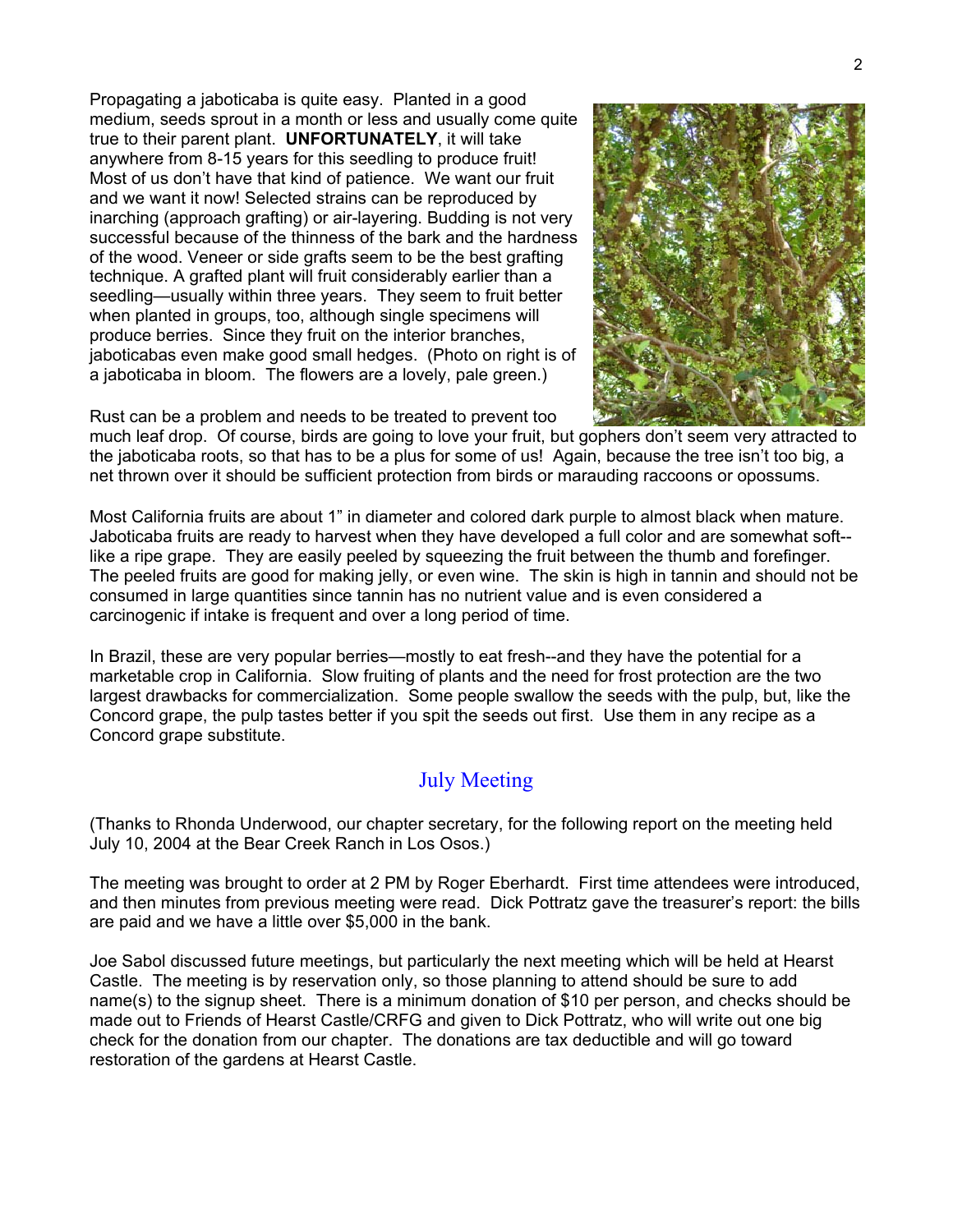Roger mentioned the CRFG State Festival of Fruit which was held June 18 through 20 in Pomona. Local CRFG chapter members Robert and Carol Scott attended this event. They both gave a brief report on activities and seminars they attended during the festival.

Pet Daniels gave the Community Orchard report. She discussed the chores that need to be done: chips need to be spread in the orchard, and new labels need to be made for the trees. Also she asked that when members sample the fruit, to make a note on the paperwork in the kiosk with name, date, name of fruit and comments about the fruit.

New business: the Scotts made a recommendation for use of some of the chapter's funds. They'd



like to donate money to a scholarship fund for local needy college students. This proposal needs to be investigated a nd formalized, then will be taken up at a future board meet ing. Lark Carter was nominated to put together a proposal fo r the scholarships to present to the board members.

Chuck Atlee then came forward and introduced our host, photo on left.) Chuck was pleased to do the introduction, as growing at the ranch, experimentation with varieties of rare John Swift, and presented him with the CRFG hat. (See John was a previous student of his at Cal Poly. John gave a brief overview of the ranch history, the history of his fruit fruits, and his move toward organic farming. Some of the

fruits he grows include: African Horned Melon (Kiwano), Feijoa, Persimmons, Passion Fruit, Pepino Melons, Babaco, and Cherimoyas. John then introduced Will Stagg, who manages the ranch and is working on the transition to organic farming. He described his methods of plant fertilizing which includes compost and foliar fertilizing. John and Will fielded a lengthy Q & A session from the group about everything from animal pests to composition of fertilizer. The lecture adjourned at 3:10 PM to the garden tour.

## Plants That Have Made History!

There probably aren't many of you who haven't heard of "the mutiny on the *Bounty*," but how many of you know that Captain Bligh's intention to get 1015 breadfruit trees from Tahiti to Jamaica was the beginning of the trouble? It's true! Breadfruit caused the mutiny!

After extreme hardship rounding Cape Horn, The *Bounty*, with Captain William Bligh in command, reached Tahiti on October 26, 1788, ten months after leaving England. The crew was in paradise: warm seas, warm weather, lots of food, and many beautiful (and scantily-clothed) women. The crewmembers, while on Tahiti, had little to do except enjoy themselves and it is said Bligh was **too** lenient with them, letting them do just about whatever they pleased.

However, nice as it was, they couldn't stay in "paradise" forever. Bligh still had a ship to work and a cargo to take from one port to another. With 1015 breadfruit trees on board, the *Bounty* left Tahiti on April 6, 1789. Prior to setting sail, some men tried to desert; it had taken ten months to get to Tahiti, it could be months to get to the Caribbean. Many of the crew did not want to face the months of deprivation for breadfruit trees! Fletcher Christian made plans to build a raft and escape. It is said Bligh became irrational when he learned this.

The mutiny took place in the early hours of April 28, 1789. It was not a majority decision. There were 43 crewmembers, (originally there had been 45, but one had died on the way to Tahiti and one had died in Tahiti). Thirty of the crew wished to go with Bligh in the launch, but only 19 of them could fit on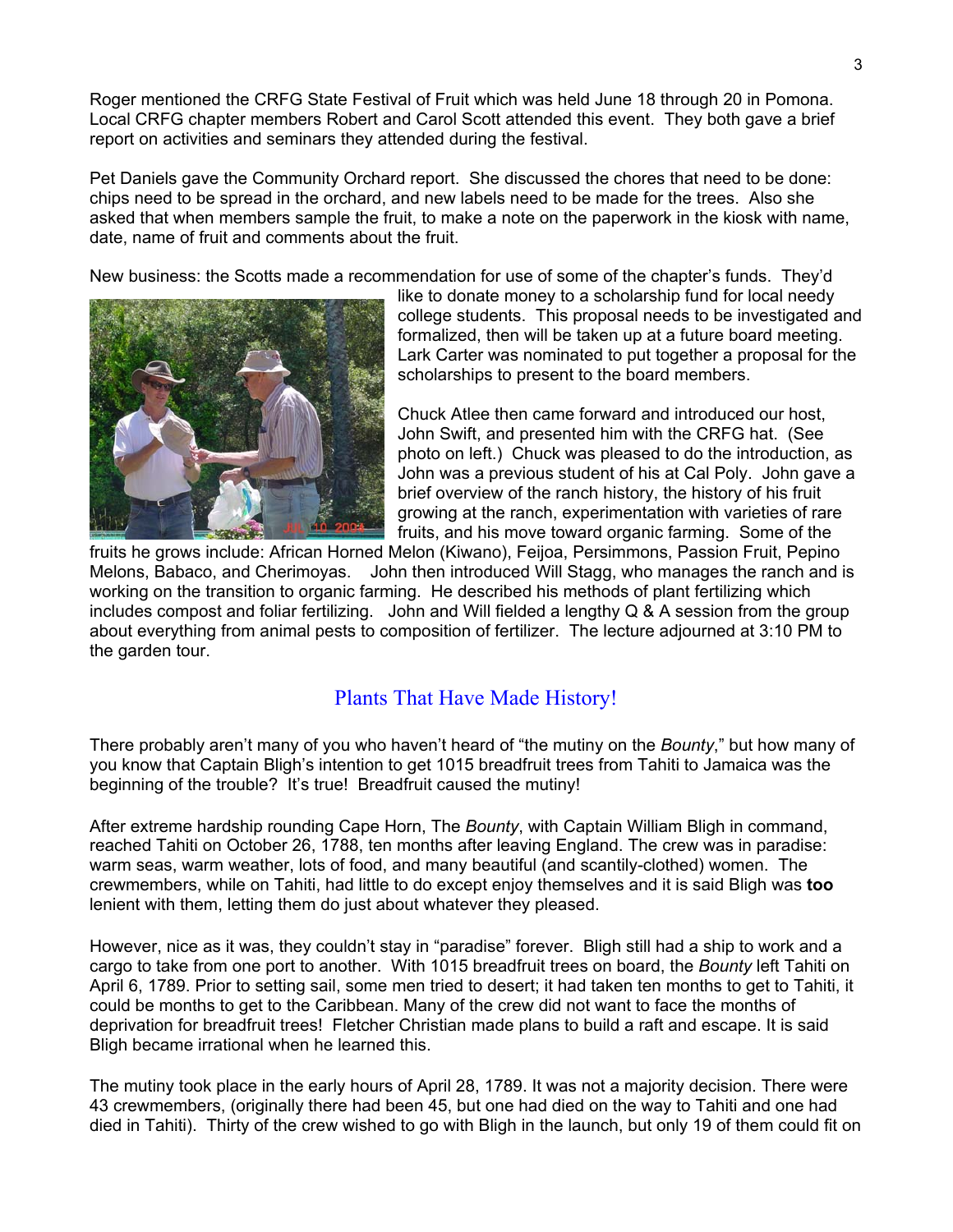the 23-foot boat. John Samuel saved Bligh's journals, the *Bounty*'s log, and a few other papers and got them aboard the launch. Bligh was given a quadrant, a compass, and food and water for only five days.

Using the quadrant and compass, William Bligh navigated the South Pacific, one of the greatest feats of seamanship ever. He only lost one man, Jonathan Norton, who gave his life so the rest could escape from hostile islanders. By June 17, 1789, Bligh had navigated 3700 miles of ocean and brought the launch into the port at Timor. Bligh and his crew caught a boat to Batavia (Jakarta, Indonesia) and there received passage back to England.

## **CRFG/Cal Poly Orchard Update**

Go and eat! The fruit is ripening and it is wonderful! Please be sure to make comments on the date of your visit, the type of fruit you tried, and your opinion of it! There is a sheet just for that information on the kiosk inside the fence.

Pet and Marv Daniels have organized many Sunday morning work parties. This orchard belongs to all of us—don't let them be the only ones doing the maintenance chores! If Sunday morning isn't a convenient time for you to help out, there is Saturday all day or Sunday afternoon to choose from, too. Parking is free at Cal Poly on Saturday and Sunday—no permit needed!

#### **Announcements**

#### **Welcome New Members in July:** John & Kit Long.

**Web Site is Back:** After all the data on our web site was lost, Dr. Art DeKleine, our versatile co-chair, has managed to get it back up and running. He took the time between his retirement activities at Cal Poly and his extended summer travels to make sure we have a viable site. Thanks, Art! We are still at:<http://kcbx.net/~crfgslo/index.htm>

**Join the State Association:** Many of our chapter members are also members of the State association and those who aren't should consider joining. With state membership you receive a wonderful color magazine, *The Fruit Gardener*, filled with great articles on fruit growing, news, chapter activities and contacts. Yearly dues are **\$30**. Applications are available from **Joe Sabol**.

**Local Chapter Fees:** Are your dues current?A mere pittance of **\$6** will buy you all the wonderful benefits of our local **CRFG** for a year! Or, for **\$25** you will get **five** years of membership and save **\$5**! Where else can you have so much fun or learn so many interesting things for that price? Send your check to **CRFG Treasurer**, 2430 Leona Avenue, SLO, CA 93401.

## **Calendar of Meetings - 2004**

**August 14: Hearst Castle State Museum Gardens, San Simeon.** It is official—we will be touring the Hearst Castle gardens! The first bus will pull out of the Hearst Castle Visitor Center for the gardens at 1:30 p.m. sharp and the second will leave at 1:40 p.m. We will have a very brief "meeting" at the Visitors' Center at 1:00 p.m. to meet our hosts and hear the Friend's of Hearst Castle "pitch". The buses are full! Although this tour is being offered to us FREE, we are asking for a minimum \$10 per person donation (a great bargain since the tour usually costs \$24/person) and our chapter will be adding another \$500 to that amount so that we can significantly contribute to the restoration of the gardens. Since this is a "free tour", the donation we make is tax-deductible. Please make out your checks out to CRFG for at least \$10 per person. Our Treasurer, Dick Pottratz, will then write one **big**  check to the "Friends of Hearst Castle". (Dick will be delighted to have so many checks to deposit!) The Castle is located on **Highway 1 at San Simeon, just north of Cambria**. **No refreshments or chairs are needed for this event, but carpool if you can.**